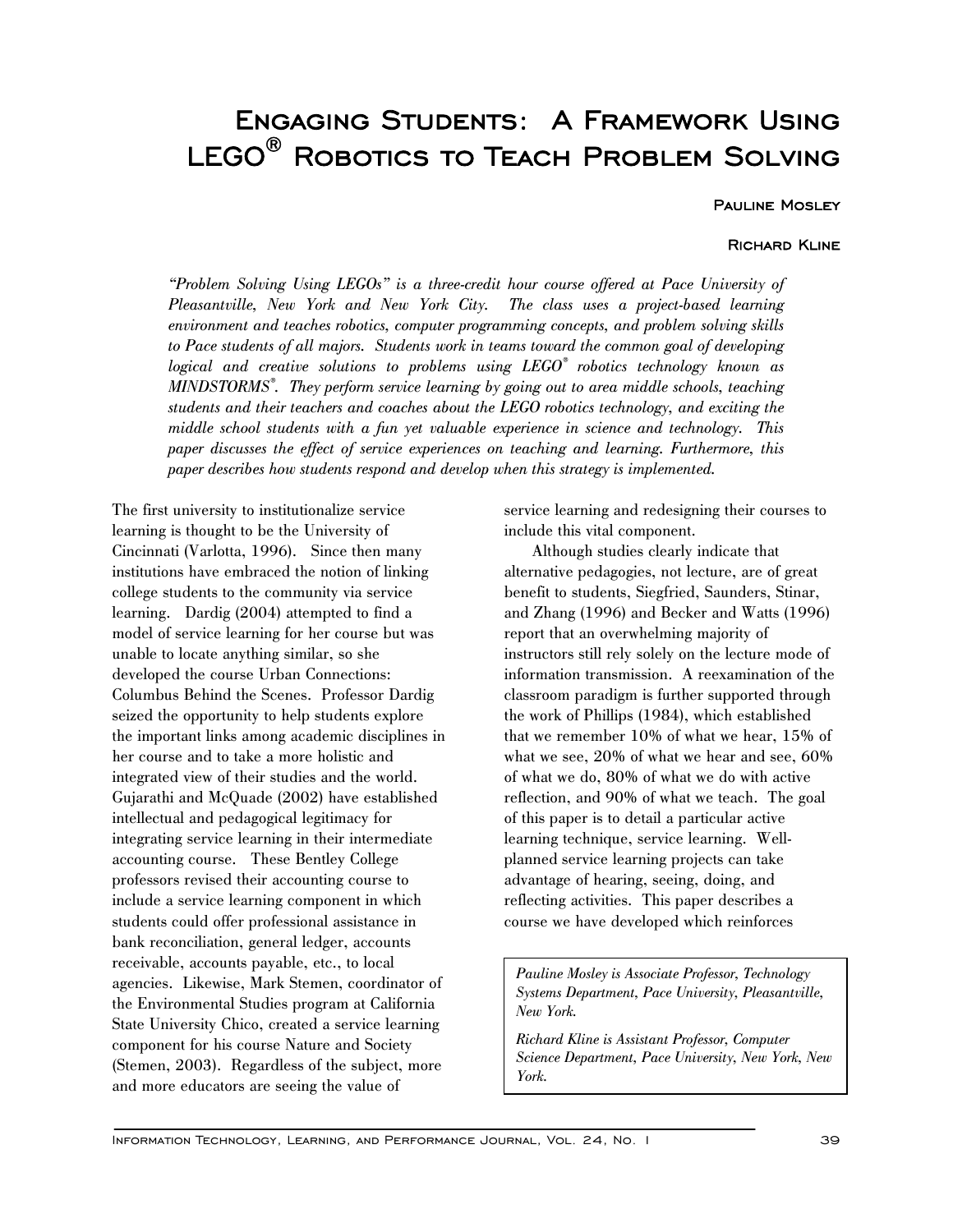problem solving principles through practice, i.e., teaching. Based on the results of Phillips's research, it is our hope that this practice will also have the added benefit of increasing the recollection of robotic principles over time.

The remainder of this paper focuses on one form of service learning, student-based instruction, and provides an example as well as an assessment of service learning at Pace University, the pedagogical methodologies employed, the students, and the course.

#### Service Learning at Pace University

Pace University is a participating member of Project Pericles, a national initiative funded by the Eugene M. Lang Foundation that encourages participants to develop institutional and individual conviction for the value of community service. Pace University interprets its mission of *opportunitas* as a mandate to collaborate across constituencies, both internal and external, to create an "engaged campus" (Pace University, n. d.). Thus, Pace University requires all students to complete a three-credit core curriculum service-learning course before graduation. The course described here is one of several that fulfill this requirement.

A typical service learning course at Pace University requires anywhere from ten to twenty hours of service with selected community-based organizations or schools. Faculty who teach service learning courses have found that there are numerous benefits to extending the boundaries of the classroom into the community. One of the key benefits to using service learning as a pedagogical tool is that this hands-on approach offers the student an opportunity to apply the material learned in the classroom immediately. The service experience elucidates the relevance of the course content. The service opportunities seek to further students' civic education while providing skill development that is valuable for career preparation. Hence, service learning is a complement to classroom learning. Service learning can be a teaching tool that focuses on critical thinking, problem solving, project management, and civic and community responsibility.

### Problem Solving Using LEGOs

Problem Solving Using LEGOs is an introductory, robot-based design course that not only extends efforts in the field of computing and robotics but also serves the community by establishing robotics clubs in middle schools located in New York City and Westchester County, New York. As we developed this innovative new course, we established these specific objectives:

- The course exposes college students to the excitement, spirit, and intellectual substance of the physical sciences and engineering through hands-on robotic design projects.
- The course encourages explorations spanning a wide range of disciplines, including physics, computer science, mathematics, biology, engineering, and art, and is accessible to all college students with only the university-wide course Introduction to Computing as a prerequisite.
- The course has a civic engagement component that uses the pedagogy of community-based learning to connect students to their local community and sensitize them to the challenges of problem solving.
- Students are expected to demonstrate abstract robotic concepts acquired through concrete hands-on robotic manipulation by mentoring in middle school LEGO clubs.
- Students in the course will provide individual instructor training for those teachers who want to become coaches and create a LEGO club at their middle schools. In addition, they will prepare educational DVDs to complement their instruction.

The Seidenberg School of Computer Science and Information Systems (CSIS) offered the course as a pilot for the first time in fall 2005, with the coauthors serving as the instructors of one section on each of the Pleasantville and New York City campuses. Almost all of the assignments and activities in the course, both in Pace classrooms and in middle schools, were team-based, challenging groups to work together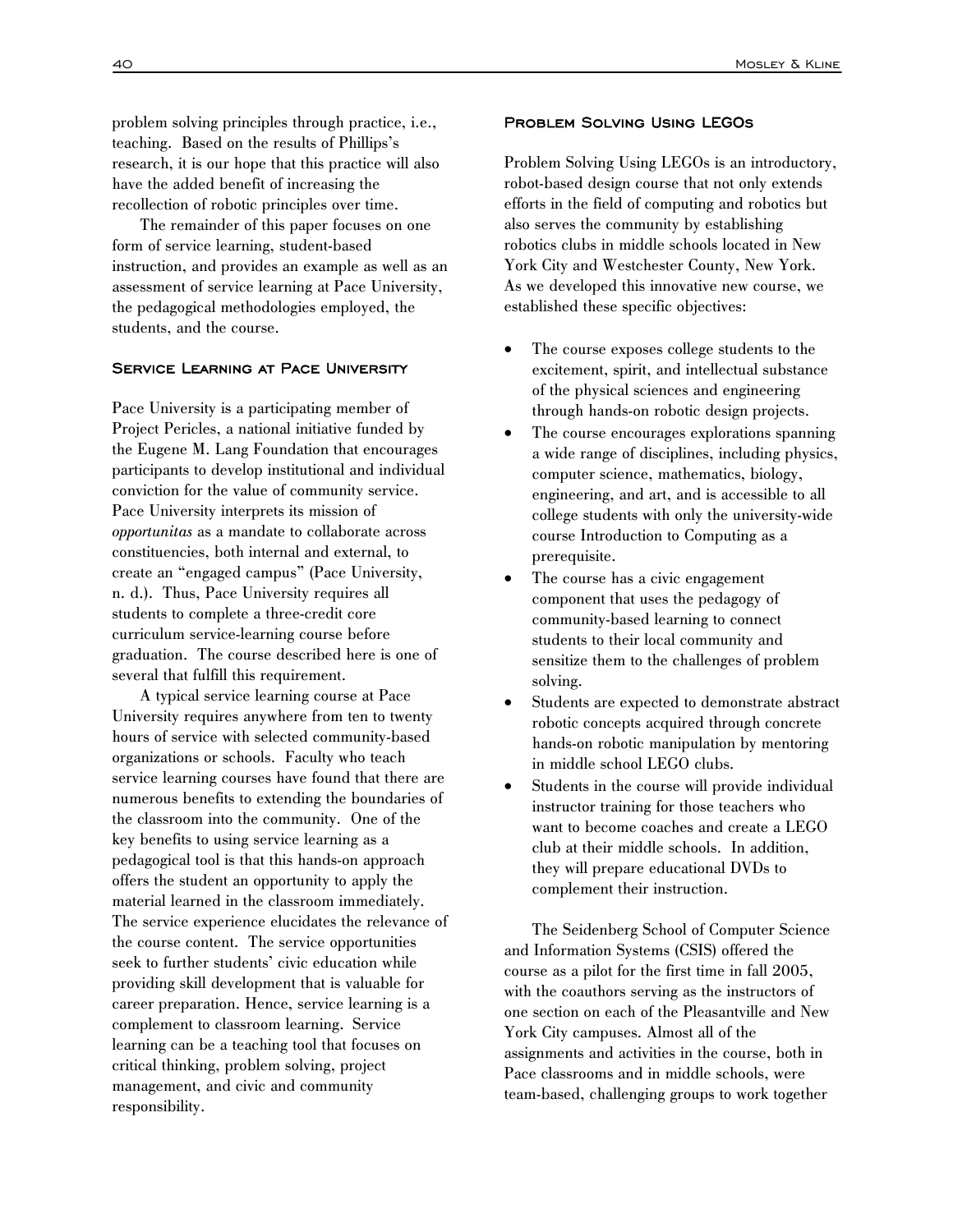to attain the common goal of each individual project while respecting individual contributions and differences of opinion. Participants in this course developed stronger skills in logical thinking, critical analysis, working effectively in teams, and oral presentation, as well as increasing their understanding of the value of community service and their general interest in science and technology.

The course content was based on the LEGO MINDSTORMS robotics technology product, which was designed for individuals aged 9 and up. This equipment allowed young students to learn the concepts of robotics technology and computer programming in a fun and engaging environment. For the college age student targeted by the course, the robotics set design allowed the Pace student of any major to learn the basics of using the material in a short time. Middle schools who participated in the course were given assistance in forming LEGO clubs and information on entering the FIRST LEGO League tournament, an international competition whose regional tournament has been hosted each year by Pace University.

#### **PARTICIPANTS**

The participants enrolled in this course ranged from freshmen to senior undergraduate students with varying majors. Table 1 shows a detailed breakdown of the students and their rank.

Students representing various training backgrounds, genders, ethnicities, and cultures provided a variety of different perspectives regarding the use of robotics. Participation from students of varying majors and varying ranks further enriched the classroom dynamic. The participants included 17 students (3 English majors, 5 business majors, 2 computer science majors, 4 psychology majors, 1 nursing major, and 2 undecided). Table 2 shows a breakdown of the students enrolled in the course.

Two students had some programming experience of between 6 months and 1 year, and the remaining students had none. Three students had previously worked with LEGOs, and none had any prior engineering experience or knowledge.

#### Pedagogy and Practice

Problem Solving Using LEGOs consisted of two parallel instructional components, lecture and open laboratory. The lecture portion of the course met 1 hour per week. Lecture topics included basic robotic principles, creative thinking, problem solving, and elementary programming concepts. The lectures were typically 30 to 40 minutes long and included an in-class activity.

The laboratory sessions enabled students to explore robotics concepts and apply what was presented in the lectures. Students built new robots from scratch for each assignment, producing a new mechanical design to complement the software they would write. Thus, the students obtained hands-on experience with building and programming robots in an informal environment. The course included four laboratory exercises. Each of the exercises required two to three lab sessions to complete. Students worked in groups of three or four and rotated the various roles of programmer, engineer, and researcher.

#### OPEN LABORATORY: LEGO EXERCISES

We designed the first exercise, "The Tricycle," to introduce students to ROBOLAB and the various pieces of LEGO robotic kits. Students needed to become familiar with the small LEGO RCX unit. See Figure 1.

| Table 1. Student Rank Distribution $(n=17)$ |                   |                |                |
|---------------------------------------------|-------------------|----------------|----------------|
| Freshmen                                    | <b>Sophomores</b> | <b>Juniors</b> | <b>Seniors</b> |
| 21%                                         | 22%               | 23%            | 34%            |

| Major                   | <b>Percentage of Students</b> |
|-------------------------|-------------------------------|
| <b>Business</b>         | 17.65%                        |
| English                 | 29.41%                        |
| <b>Computer Science</b> | 11.76%                        |
| Psychology              | 23.53%                        |
| Nursing                 | 5.88%                         |
| $\rm Undecided$         | 11.76%                        |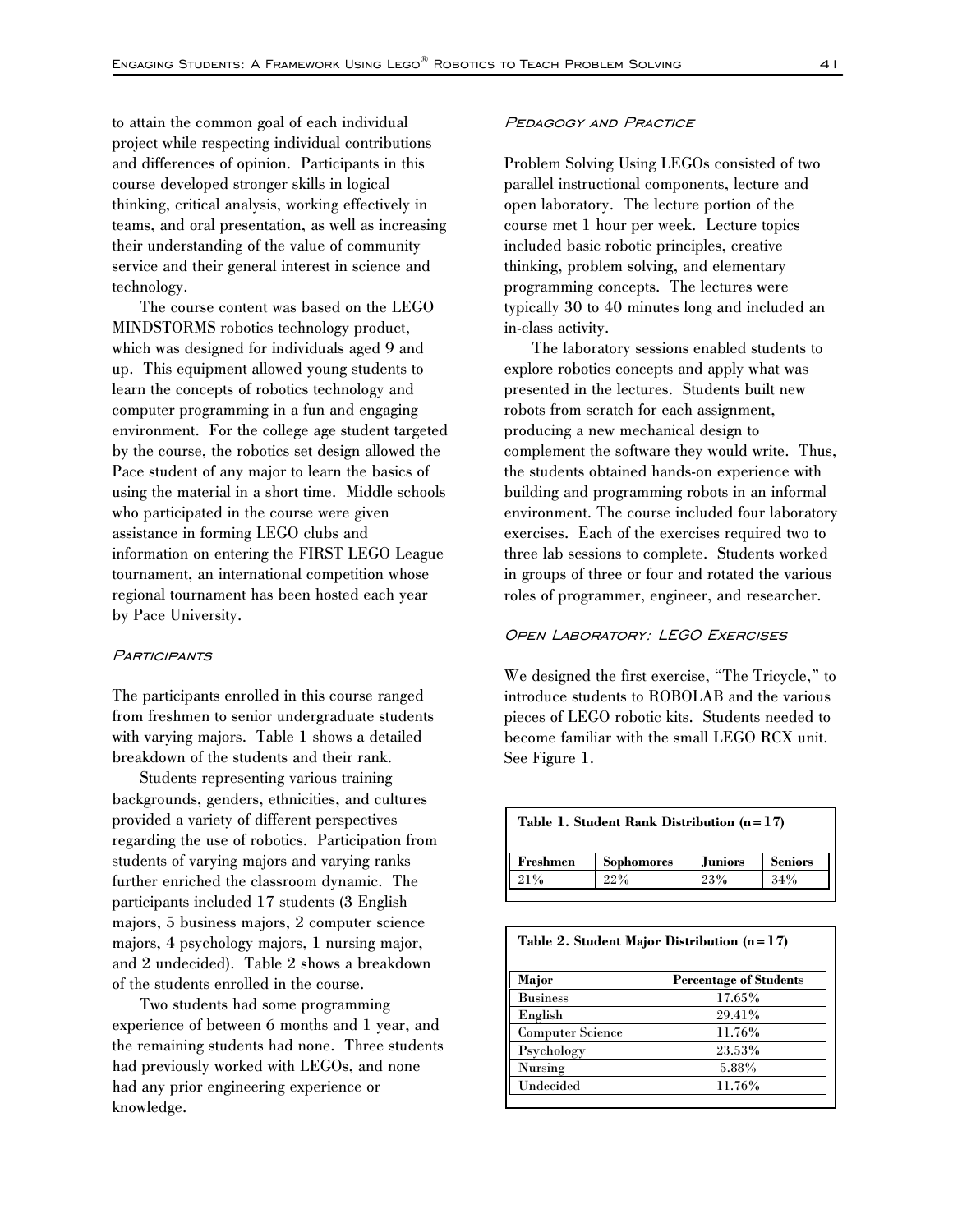

This unit contains the CPU and input/output connections to control the robot actions. The ROBOLAB (see Figure 2) is an iconbased programming environment. It was designed to be easy to learn, even for people who have had

no prior programming experience. The ROBOLAB programming software has two levels for programming, the RCX PILOT and INVENTOR. Divided into four levels each, with stepped logical progression from one level to the next, there is a smooth progression from PILOT 1 to PILOT 4 and then from INVENTOR 1 to INVENTOR 4. All of the levels are available through the ROBOLAB Main Menu. PILOT is a very fast template-based programming environment.

The first exercise required students to build a single motor chassis with three wheels and to program the vehicle turn on motor A in the forward direction for 3 seconds, stop the motor, then turn on motor C in the forward direction for 3 seconds, and stop the motor. Repeat this forever. See Figure 3.

The hardest part of this task was building a structurally sound chassis. Affixing the motor and determining the proper gears and axles to connect the motor to the robot wheels to implement a



required gear ratio was the next biggest challenge.

We developed the second exercise, "Pace NASCAR Race," to reinforce the idea of perceptual affordance and the need of sensors for navigation. For this exercise we allowed each team to join another team and decide which chassis they would use for the race. Students had to construct a four-wheel chassis such that it could turn. The "race track" consisted of one turn. Students could use a touch sensor or a light sensor (see Figure 4) to keep the robot on the track. They also had to enable the robot to accelerate. The most time-consuming aspect of this assignment was programming the robot, as it takes significant trial and error to make the robot turn at the specific angles of 90 and 180 degrees and to resume its direction of motion.

We modeled the third exercise, "Damsel in Distress," after a simulated search and rescue event. For this exercise, students designed robots that were able to navigate through a maze using sensors to aid in their exploration of the area. The goal was to rescue the damsel in the quickest time possible.

In the final laboratory exercise, "Pick-The-Can," we required students to employ previously gained knowledge to solve a fairly sophisticated task of building a robotic gripper that could grasp soda cans. This last exercise reinforced the use of sensors and robotic design.

#### Impact of Service Learning

Pace University and the various middle schools developed partnerships that provided exchanges of resources and talent in addition to exposing students to new career choices. The Pace students had an exciting time interacting and teaching the middle school students how to construct and program the robots. We placed the Pace students into teams consisting of four or five members. Each team elected a project leader, two designers, and a programmer. The team with five members had two programmers. We explained to the class that each team would be assigned a middle school to assist for the LEGO Tournament as well as give a robotic presentation to the middle school students. The project leader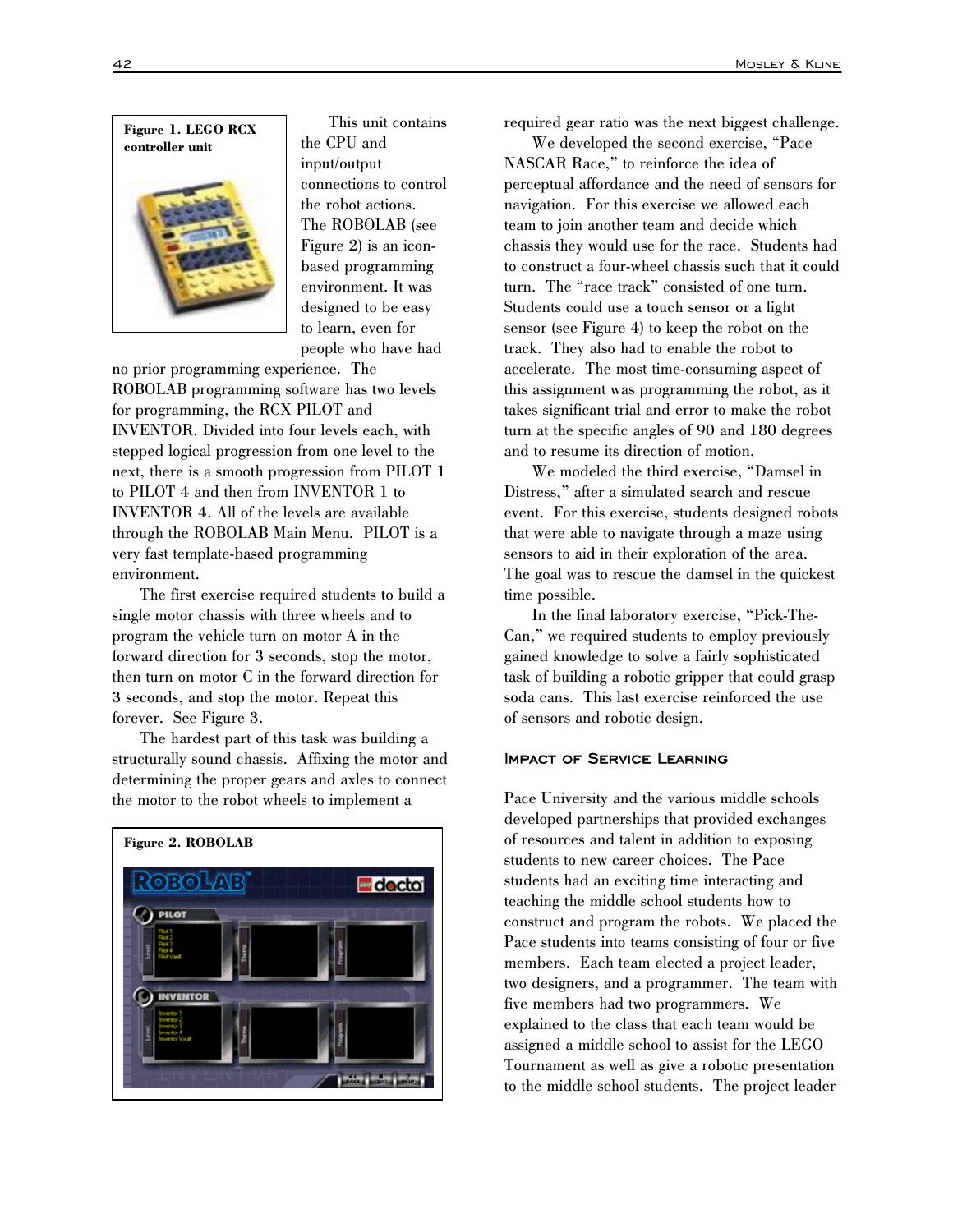

for each team picked the middle school that his or her team was to assist out of a hat.

For the first 7 weeks of the course the Pace students completed the four lab assignments discussed in the previous section. The remaining 4 weeks were spent working with the middle school students. They met with the middle school students both in and outside of the class.

#### **RESULTS**

Based upon the student and client responses detailed below, we consider the service learning component of the course to be a success. The Pace students achieved many of the learning outcomes set forth at the beginning of the course. They enjoyed helping the middle school students. The Pace students were motivated to excel in their robotic skills and in their mentoring because their middle schools would be competing in a tournament shortly after the conclusion of the course. A total of approximately 50 middle school students participated in the sessions.

**THE COURSE** 



The Seidenberg School of CSIS was able to allocate enough funds to purchase six LEGO robotics kits to support

the course. Four area middle schools, including one school which partnered with the course section taught on the New York City campus, participated in the course, and all four formed LEGO robotics teams which competed in the FIRST LEGO League tournament held at Pace. Several Pace students volunteered to participate in running the tournament, and at least one New York City campus student volunteered to participate in the after school mentoring program run by one of the partner middle schools. The course continued to be popular. Within a few days the registration for the Spring 2006 offering of the course on each campus was completely filled, generating wait lists of 16 additional students in New York City and 12 in Pleasantville.

## **THE STUDENTS**

Student evaluations of the assignment were positive. Likert scores were all "agree" or "strongly agree." All students either "agreed" or "strongly agreed" that the service learning activity and labs should be used in future classes. Specific comments from the students included the following: "My favorite part of this course was being able to apply what I learned," "I enjoyed sharing my skills with the middle school students," and "The group labs made me think– yet it was fun!"

The following are some of the "wishes" the Pace students expressed: "I wish that my group could have spent more time with the middle school students," "I wish most of my courses were taught in this fashion," and "I wish that we had video-taped our sessions with the middle school students."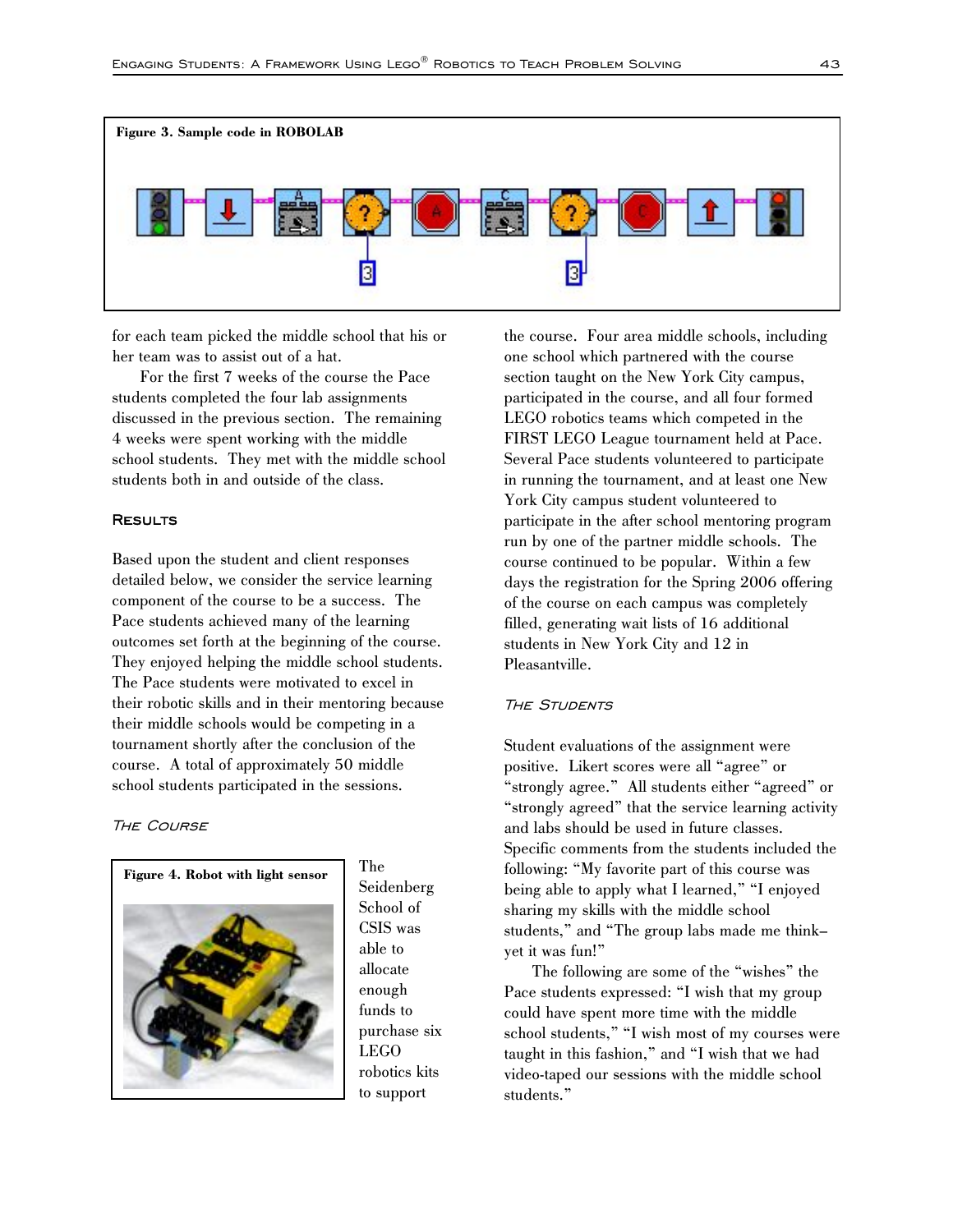#### Lessons Learned and Recommendations

The inclusion of service learning in the curriculum often demands a reconfiguration of traditional methods of learning and teaching. As with any new approach, the instructor has to make changes, and integrating service learning is no different. This transformation in pedagogic methodology poses new challenges for instructors and students. First and foremost is the challenge of obtaining middle schools willing to participate. We found that without sufficient preparation and screening it was difficult to organize and establish the various service-learning partnerships. Secondly, there were middle schools that were interested but lacked the funds to purchase the LEGO kits. We were not in a position to handle these particulars, so we selected those middle schools that had a LEGO club or could afford to purchase the LEGO kits. Presently we are looking into obtaining a grant to provide funding for those schools that do not have the resources to do so. Lastly, we learned to present the expectations of the course and show samples of the students' work to the clients, which was not possible the first time the course was offered.

Important considerations and recommendations include the following:

- 1. Small class size is probably most feasible for the lab assignments for several reasons. Since each group requires its own equipment, the number of available LEGO kits should be determined before incorporating this tool into a class.
- 2. Open space and wooden or tile floors are helpful in executing the labs. We found that open space is necessary for the students to test their robots. During the semester students were unable to test the robots in the classroom, so we had to use the hallway outside of the classroom. The New York City course section was taught in a classroom with moveable tables and laptop computers that provided the flexibility to reconfigure the room to create some open space, but even in this case some teams ended up working in the hallway.
- 3. Time spent setting up the equipment and instructing students must be taken into consideration. All of the equipment had to be transported to the classroom and checked for proper operation before the class began. A dedicated classroom with free hours available for scheduling "open lab" time outside of class meetings would be ideal.
- 4. Groups of four worked fairly well. The class size and the fact that our school only has four robots dictated the size of the groups. Students reported that it was helpful to have one person operate the robot, another person to observe, and two others working on the design.
- 5. Sufficient time is needed to complete the lab assignments. Students took approximately 4.5 hours to complete each lab assignment. They said finding the time to experiment was very helpful in understanding.
- 6. Budgeting should be made available to purchase additional robotics equipment for spare parts. We have not yet encountered this situation, but we are looking for additional funds to obtain extra LEGO kits to plan for this eventuality.
- 7. The time of day the course is offered is important. Middle school partners are most likely to have LEGO club meetings as part of an after school program in mid- to late afternoon. If the college course is offered as a night class, many of the students may be unavailable for these sessions due to job obligations. To guarantee that students will be able to attend the mentoring sessions, it is best to offer the course starting at 2 p.m. or later.

# **CONCLUSIONS**

Service learning is a teaching model with demonstrated benefits for both the students participating and the community partners being served. Students find value in seeing immediate applications of what they are learning in the classroom. They are given a structured environment to reinforce and augment their power in using their skills and knowledge to better society and their local community.